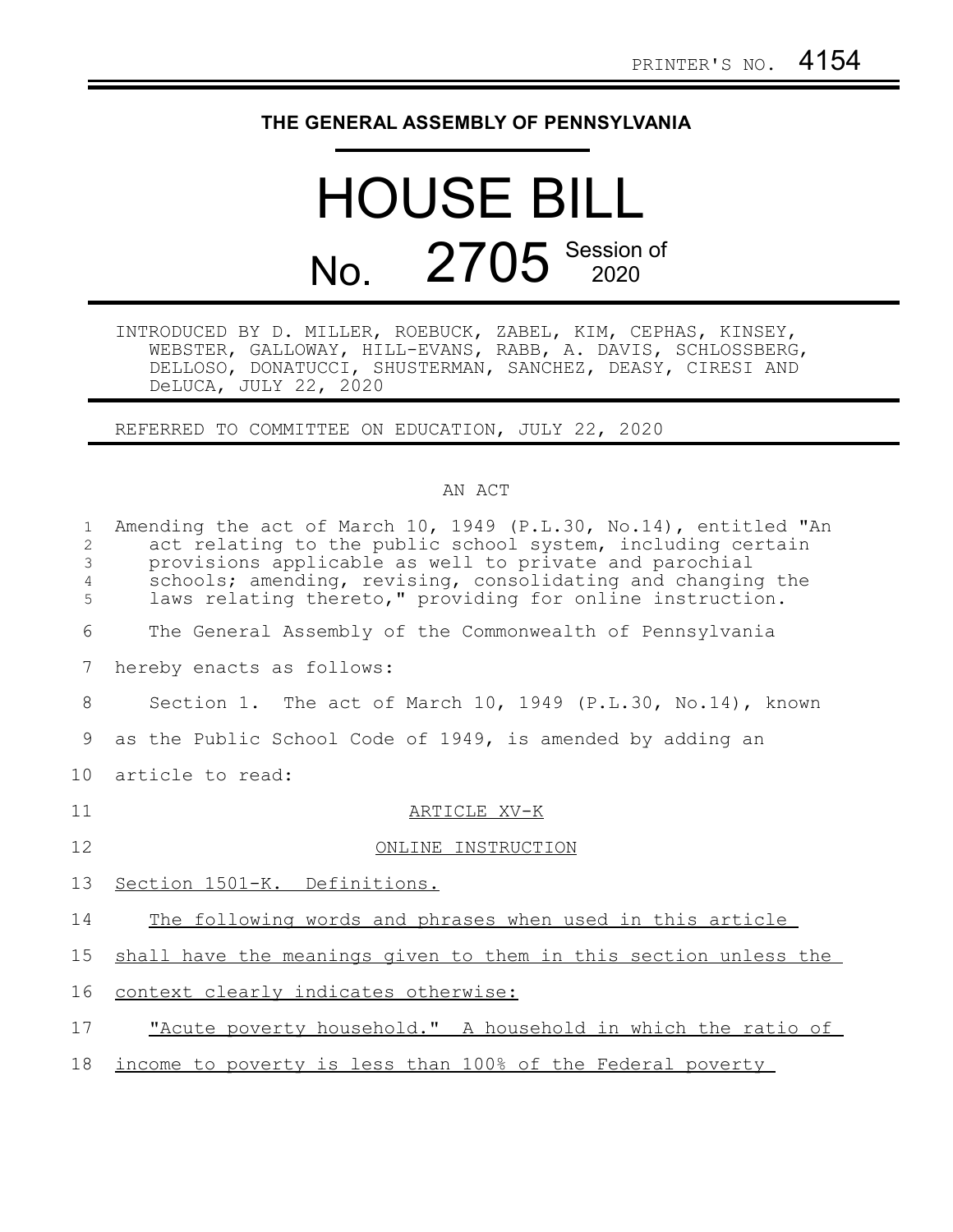1 guidelines.

| $\mathbf{2}$ | "Department." The Department of Education of the                |
|--------------|-----------------------------------------------------------------|
| 3            | Commonwealth.                                                   |
| 4            | "Distance learning or remote learning." Curriculum that:        |
| 5            | (1) is provided by a student's home school entity to            |
| 6            | supplement or supplant all or part of in-person learning; and   |
| 7            | can be accessed anywhere, synchronously or<br>(2)               |
| $\,8\,$      | asynchronously, by the Internet.                                |
| $\mathsf 9$  | "Fund." The School Online Equity Fund established under         |
| 10           | section 1504-K.                                                 |
| 11           | "Online instruction." Distance learning or remote learning,     |
| 12           | or a cyber school program provided by a student's home school   |
| 13           | entity or a contracted third party, or any combination thereof, |
| 14           | with or without in-person instruction, which can be assessed    |
| 15           | anywhere, synchronously or asynchronously, by the Internet.     |
| 16           | "School entity." A school district, intermediate unit, area     |
| 17           | career and technical school, charter school, cyber charter      |
| 18           | school or regional charter school that a child attends in order |
| 19           | to fulfill the compulsory attendance requirements of this act.  |
| 20           | "Technology equipment." Includes, but is not limited to,        |
| 21           | laptops, tablets and other electronic mobile devices that can   |
| 22           | access online instruction.                                      |
| 23           | "Technology infrastructure." As follows:                        |
| 24           | Technology that allows technology equipment<br>(1)              |
| 25           | necessary to access the Internet for online instruction.        |
| 26           | (2) The term includes, but is not limited to, mobile            |
| 27           | hotspots.                                                       |
| 28           | Section 1502-K. Access to online instruction.                   |
| 29           | (a) Duty of school entity generally.--A school entity shall     |
| 30           | ensure that all enrolled students of the school entity have the |
|              |                                                                 |

20200HB2705PN4154 - 2 -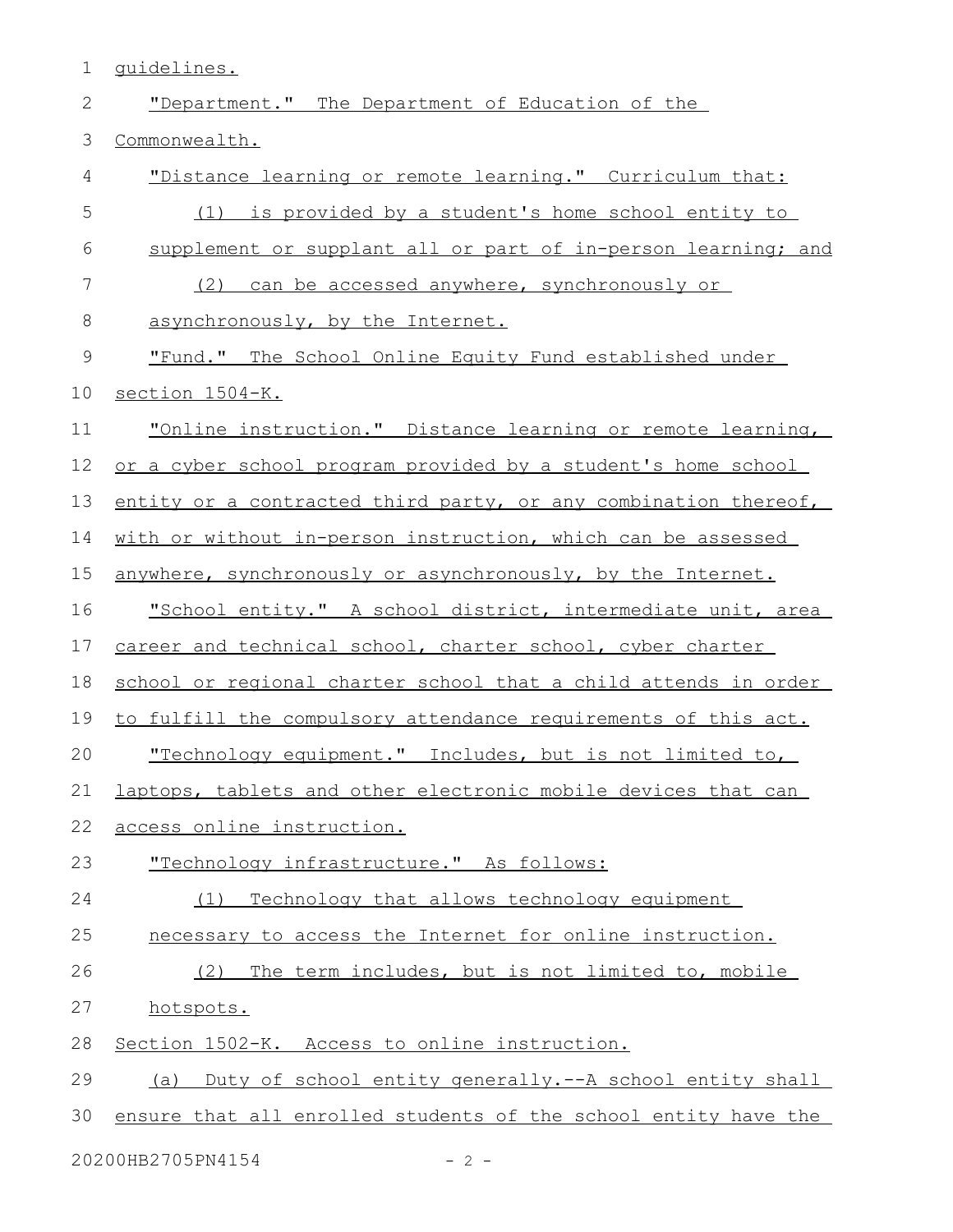| 1  | option of accessing online instruction or that online        |
|----|--------------------------------------------------------------|
| 2  | instruction is available to all students if in-person        |
| 3  | instruction is not possible.                                 |
| 4  | (b) Specific actions.--To fulfill the duty under subsection  |
| 5  | (a), the school entity shall:                                |
| 6  | Survey students and families annually as to their<br>(1)     |
| 7  | ability to access technology equipment and technology        |
| 8  | infrastructure from home.                                    |
| 9  | Require lesson plans, individualized education<br>(2)        |
| 10 | programs and service agreements under section 504 of the     |
| 11 | Rehabilitation Act of 1973 (Public Law 93-112, 29 U.S.C. \$  |
| 12 | 794) and 22 Pa. Code Ch. 15 (relating to protected           |
| 13 | handicapped students) to be designed for online instruction. |
| 14 | Conduct training for online instruction for<br>(3)           |
| 15 | students, parents and staff.                                 |
| 16 | Identify all students living in an acute poverty<br>(4)      |
| 17 | household and lacking the technology equipment or technology |
| 18 | infrastructure, or both, to allow for online instruction,    |
| 19 | and:                                                         |
| 20 | (i) Submit a grant request through the fund to               |
| 21 | address the unmet needs relating to technology equipment     |
| 22 | or technology infrastructure. The following shall apply:     |
| 23 | Technology equipment or technology<br>(A)                    |
| 24 | infrastructure obtained through this section shall           |
| 25 | remain the property of the school entity.                    |
| 26 | The school entity shall adopt appropriate<br>(B)             |
| 27 | guidelines for the use and disbursement of the               |
| 28 | technology equipment and technology infrastructure,          |
| 29 | including matters relating to rotation schedules,            |
| 30 | maintenance schedules and repair or replacement              |
|    |                                                              |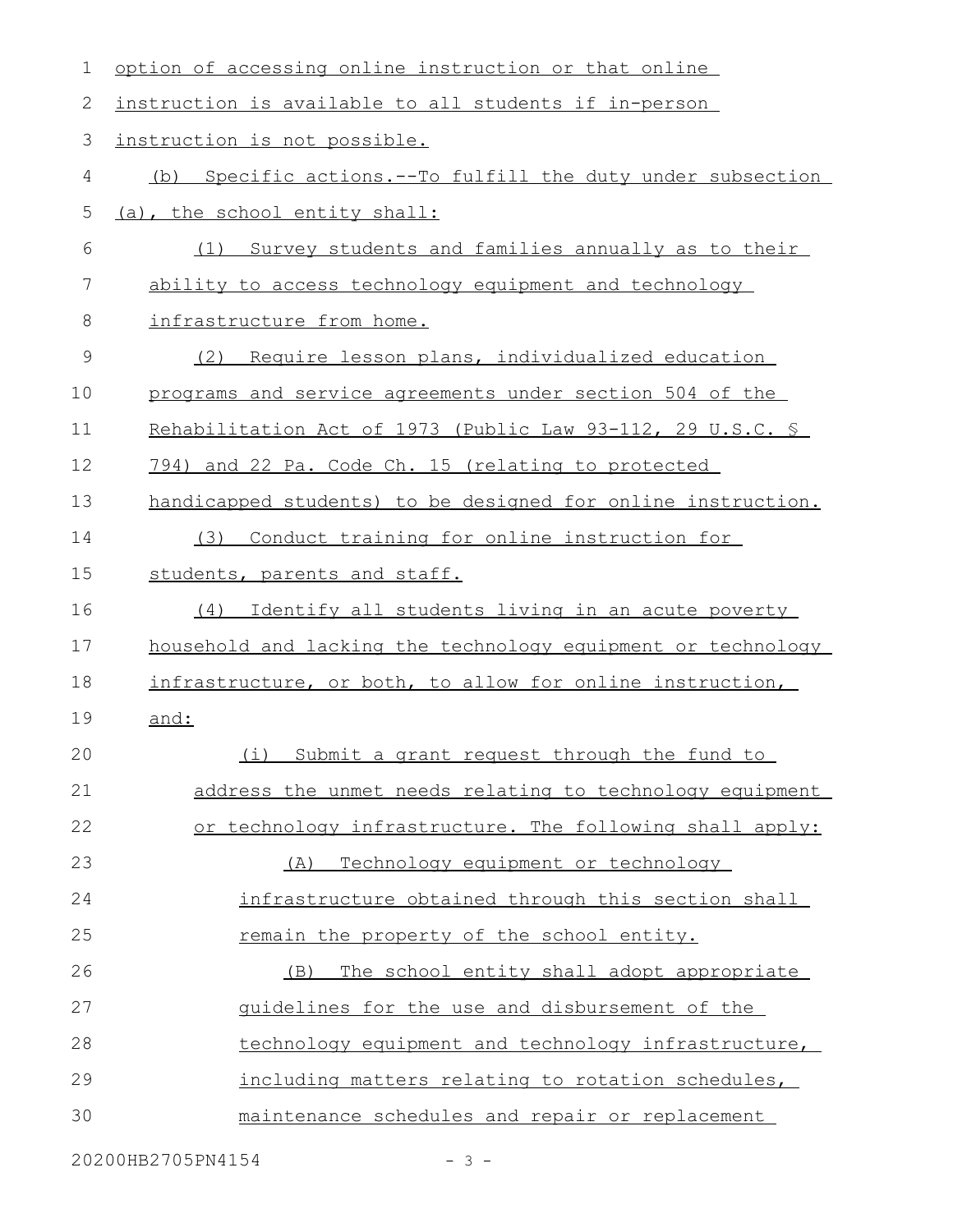| 1             | policies due to accidental damage.                              |
|---------------|-----------------------------------------------------------------|
| $\mathbf{2}$  | $(i$ ii)<br>Connect a family of a student in need of            |
| 3             | technology equipment or technology infrastructures with         |
| 4             | the school entity's contracted Internet service provider        |
| 5             | to secure access for the student to the Internet at the         |
| 6             | student's home at no cost.                                      |
| 7             | Section 1503-K. Survey of school online instruction             |
| 8             | preparedness.                                                   |
| $\mathcal{G}$ | Development.--Not later than 45 days after the effective<br>(a) |
| 10            | date of this section, the department shall adopt a survey       |
| 11            | instrument to measure online instruction preparedness and       |
| 12            | training and curriculum readiness. The following shall apply:   |
| 13            | The survey shall then be distributed to all school<br>(1)       |
| 14            | entities.                                                       |
| 15            | The survey shall include, but not be limited to, the<br>(2)     |
| 16            | following:                                                      |
| 17            | Student access at home to technology equipment<br>(i)           |
| 18            | and technology infrastructure needed to participate in          |
| 19            | online instruction.                                             |
| 20            | (ii) Teacher and staff involved in providing or                 |
| 21            | assisting in instruction or student services and                |
| 22            | accessibility to technology equipment and technology            |
| 23            | infrastructure needed to participate in online                  |
| 24            | instruction.                                                    |
| 25            | (iii) Any additional hardware or software needed to             |
| 26            | assist students with an individualized education program        |
| 27            | in completing goals while participating in online               |
| 28            | instruction.                                                    |
| 29            | Certification of a teacher and staff training<br>(iv)           |
| 30            | program in utilizing technology equipment and technology        |
|               |                                                                 |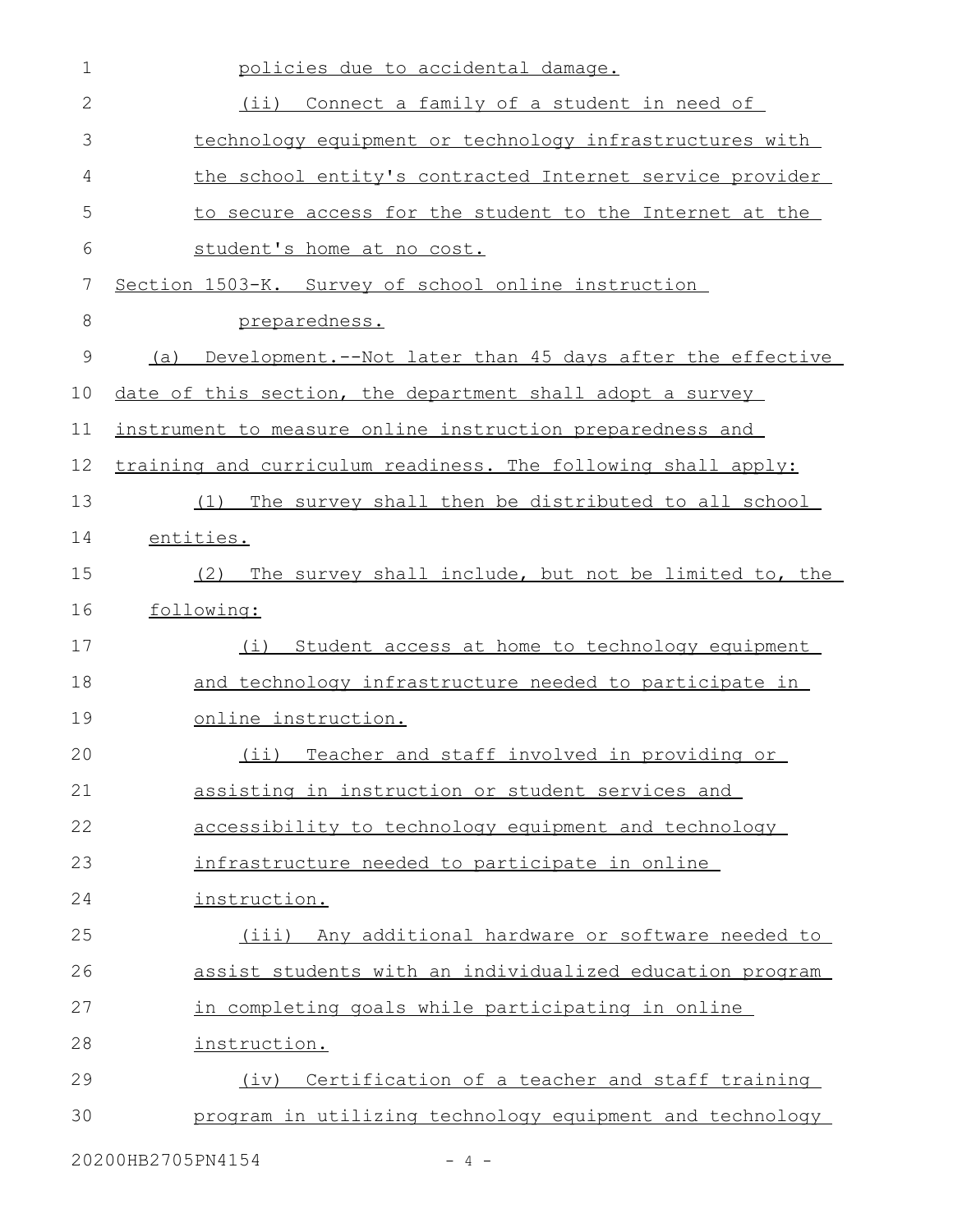| $\mathbf 1$   | infrastructure needed to conduct online instruction. All           |
|---------------|--------------------------------------------------------------------|
| 2             | teachers and related staff shall participate in this               |
| 3             | training, which:                                                   |
| 4             | shall occur not later than September 15<br>(A)                     |
| 5             | annually; and                                                      |
| 6             | may be used to comply with applicable State<br>(B)                 |
| 7             | continuing education requirements.                                 |
| 8             | Certification of a parent training program in<br>$(\triangledown)$ |
| $\mathcal{G}$ | utilizing technology equipment and technology                      |
| 10            | infrastructure needed to assist in online instruction              |
| 11            | that was publicly advertised with at least 21 days                 |
| 12            | notice. This training shall be offered not later than              |
| 13            | September 15 annually.                                             |
| 14            | Certification of a student training program<br>(vi)                |
| 15            | that is age appropriate and developmentally appropriate,           |
| 16            | in utilizing technology equipment and technology                   |
| 17            | infrastructure needed to participate in online                     |
| 18            | instruction remotely. This training shall occur not later          |
| 19            | than September 15 annually.                                        |
| 20            | (vii) Certification that school policy requires that               |
| 21            | lesson plans for each program of instruction offered by            |
| 22            | the school entity shall be designed in consideration of            |
| 23            | possible online instruction.                                       |
| 24            | Completion.--Not later than 75 days after receipt of the<br>(b)    |
| 25            | survey or September 21 in each subsequent year following the       |
| 26            | effective date of this section, whichever is later, each school    |
| 27            | entity shall return the completed survey prescribed under          |
| 28            | subsection (a) to the department with the following tabulation:    |
| 29            | The number of enrolled students living in an acute<br>(1)          |
| 30            | poverty percentage household without access to technology          |
|               | 20200HB2705PN4154<br>$-5 -$                                        |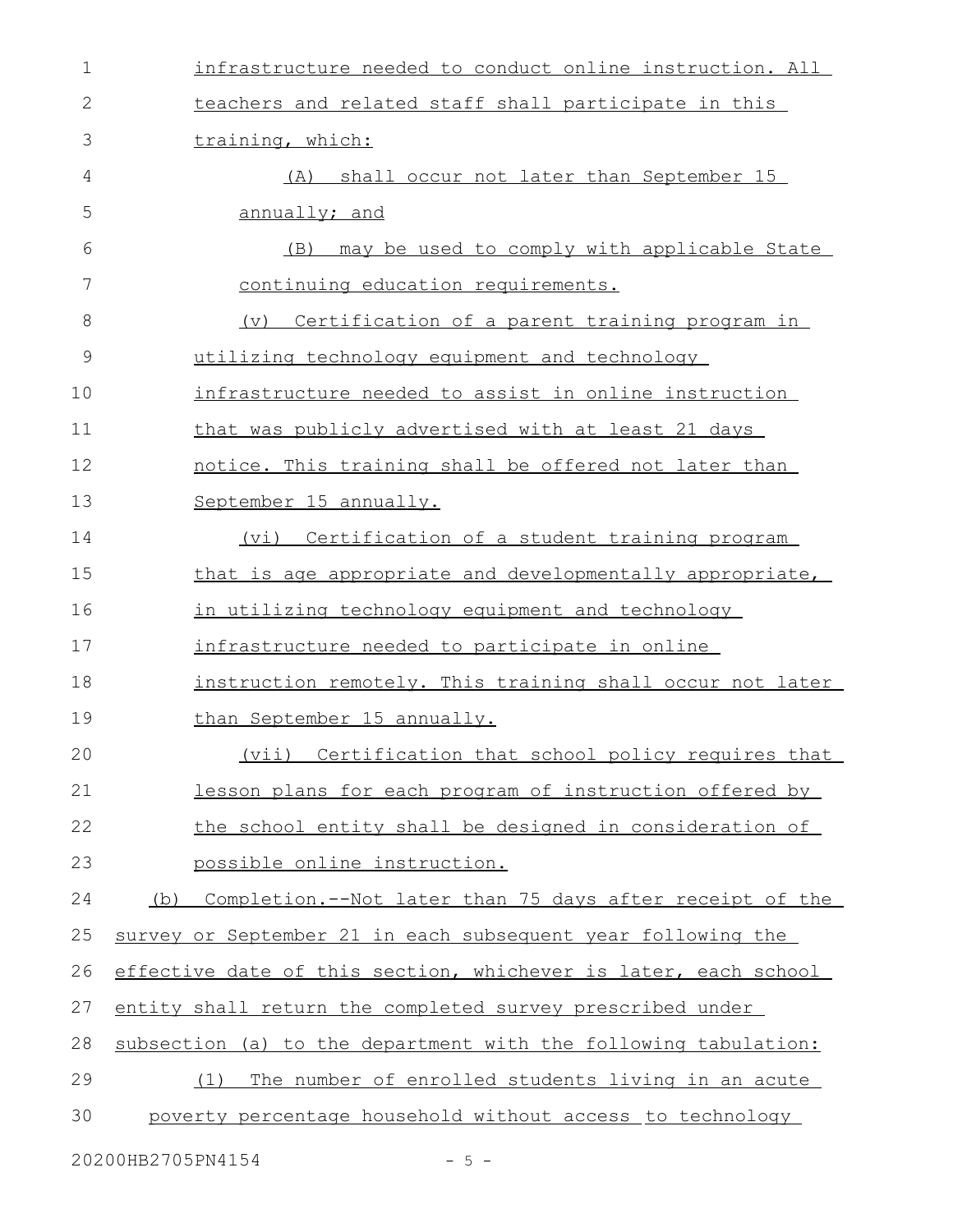| $\mathbf 1$ | equipment needed to participate in online instruction.           |
|-------------|------------------------------------------------------------------|
| 2           | The number of enrolled students living in an acute<br>(2)        |
| 3           | poverty percentage household without access to technology        |
| 4           | infrastructure needed to participate in online instruction.      |
| 5           | Engagement.--A survey shall not be deemed complete by<br>(C)     |
| 6           | the department without:                                          |
| 7           | completing the specified certifications;<br>(1)                  |
| $8\,$       | receiving 90% parent participation and 100% staff<br>(2)         |
| $\mathsf 9$ | participation regarding technology-related responses; and        |
| 10          | providing to the department the number of students<br>(3)        |
| 11          | from households living in acute poverty with technology          |
| 12          | equipment and technology infrastructure needs.                   |
| 13          | (d) Frequency.--                                                 |
| 14          | Training programs for teachers, staff, parents and<br>(1)        |
| 15          | students shall be completed annually.                            |
| 16          | Students admitted during the school year shall be<br>(2)         |
| 17          | surveyed upon admittance.                                        |
| 18          | (3) A school entity shall administer the survey                  |
| 19          | instrument at a minimum of every two years.                      |
| 20          | Section 1504-K. School Online Equity Fund.                       |
| 21          | Establishment. -- The School Online Equity Fund is<br>(a)        |
| 22          | established as a special nonlapsing fund in the State Treasury.  |
| 23          | Purpose.--The fund shall provide grants to school<br>(b)         |
| 24          | entities to ensure that students from households living in acute |
| 25          | poverty are provided the technology equipment and technology     |
| 26          | infrastructure needed to participate in online instruction.      |
| 27          | Use of money.--All money deposited in the fund and the<br>(C)    |
| 28          | interest the money accrues is appropriated to the department on  |
| 29          | a continuing basis to fund school entities under this article.   |
| 30          | (d) Administrative action.--                                     |
|             |                                                                  |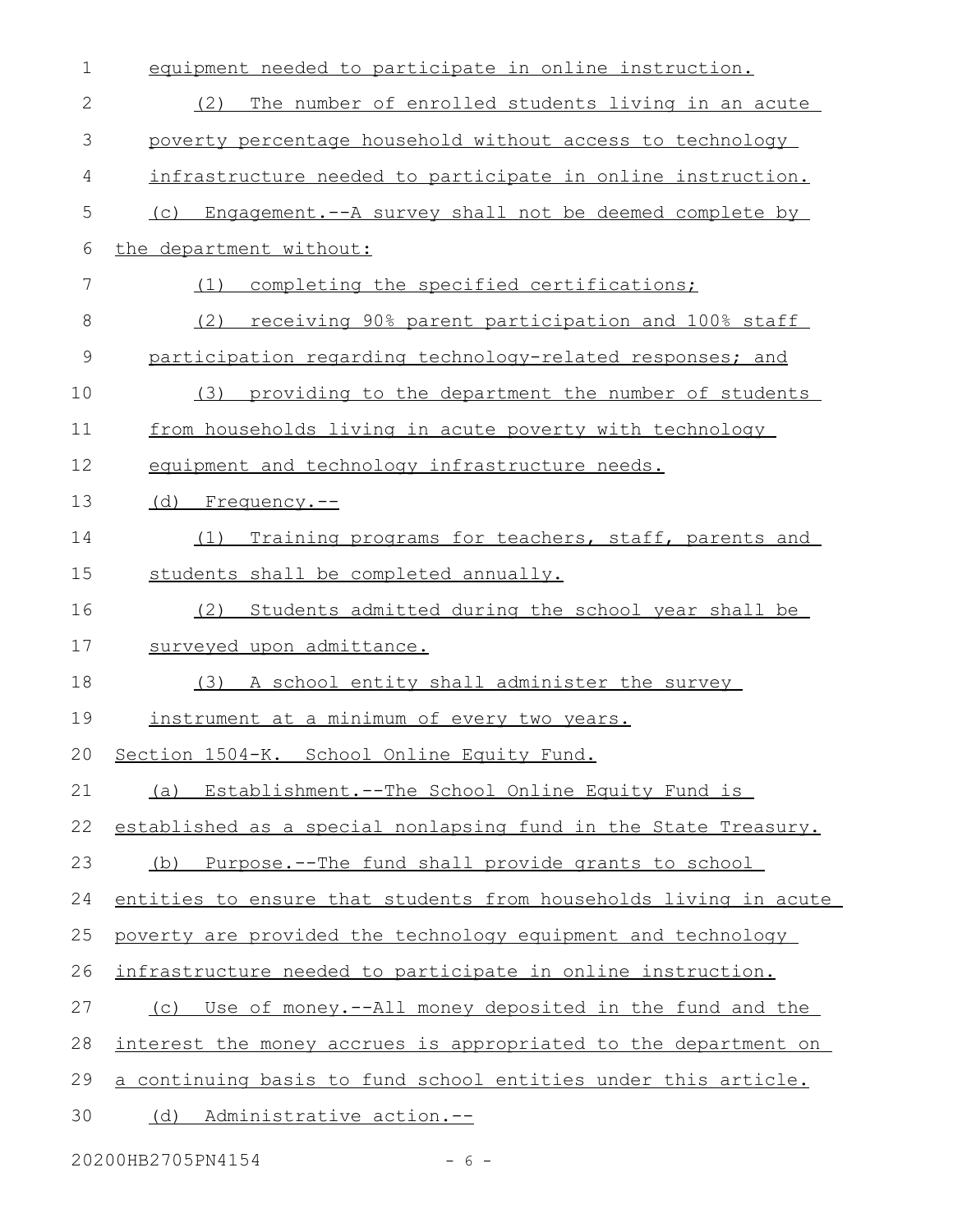| $\mathbf 1$  | No administrative action shall prevent the deposit<br>(1)        |
|--------------|------------------------------------------------------------------|
| $\mathbf{2}$ | of money in the fund in the fiscal year in which the money is    |
| 3            | received.                                                        |
| 4            | (2)<br>The fund may only be used for funding authorized          |
| 5            | under this article.                                              |
| 6            | Money in the fund may not be transferred or diverted<br>(3)      |
| 7            | to any other purpose by administrative action.                   |
| 8            | (e) Source of money.--Money available to the fund shall          |
| 9            | include appropriations, executive authorizations and transfers   |
| 10           | from the General Fund, special funds, Federal funds and other    |
| 11           | sources of revenue made available to the fund.                   |
| 12           | Amount of grants. -- For the school year immediately<br>(f)      |
| 13           | following the effective date of this section and each subsequent |
| 14           | school year, the Commonwealth shall make available to each       |
| 15           | school entity that complies with section 1503-K a grant to be    |
| 16           | calculated as follows:                                           |
| 17           | Using a completed survey under section 1503-K(a),<br>(1)         |
| 18           | determine the sum of the following:                              |
| 19           | The school entity's total number of enrolled<br>(i)              |
| 20           | students living in an acute poverty household without            |
| 21           | access to technology equipment.                                  |
| 22           | (ii) The school entity's total number of enrolled                |
| 23           | students living in an acute poverty household without            |
| 24           | access to technology infrastructure.                             |
| 25           | Divide the sum in paragraph (1) by the sum of the<br>(2)         |
| 26           | following:                                                       |
| 27           | The total number of enrolled students living in<br>(i)           |
| 28           | an acute poverty household without access to technology          |
| 29           | equipment for all school entities in this Commonwealth.          |
| 30           | (ii) The total number of enrolled students living in             |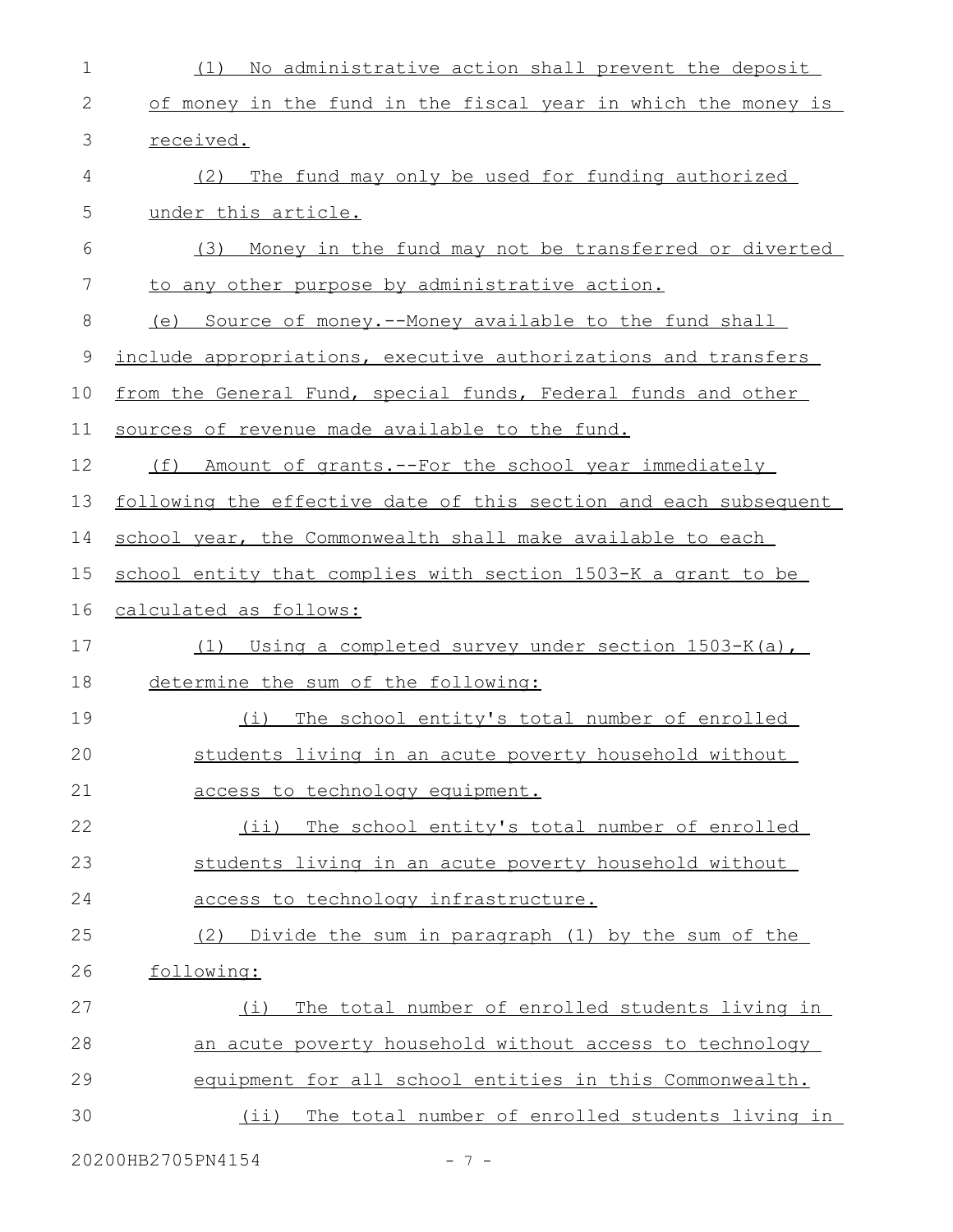| $\mathbf 1$ | an acute poverty household without access to technology         |
|-------------|-----------------------------------------------------------------|
| 2           | infrastructure for all school entities in this                  |
| 3           | Commonwealth.                                                   |
| 4           | (3)<br>Multiply the quotient in paragraph (2) by the amount     |
| 5           | available in the fund.                                          |
| 6           | (g) Eligible uses of fund money.--Grant money received by a     |
| 7           | school entity under this section may only be used:              |
| 8           | to assist students living in acute poverty<br>(1)               |
| 9           | households for the purchase by the school entity of             |
| 10          | technology equipment or technology infrastructure for a         |
| 11          | student to participate in online instruction or purchase any    |
| 12          | other hardware or software for a student with an                |
| 13          | individualized education program that assists in completing     |
| 14          | individualized education program goals while participating in   |
| 15          | online instruction; and                                         |
| 16          | equally for each student who qualifies but may be<br>(2)        |
| 17          | combined with additional school entity funding as long as it    |
| 18          | is for a qualified item under this section. A household with    |
| 19          | multiple eligible students shall not be limited for             |
| 20          | technology equipment expenses but may be limited for            |
| 21          | technology infrastructure expenses.                             |
| 22          | (h) Construction.--Nothing in this section shall be             |
| 23          | construed to limit a school entity from applying for additional |
| 24          | funding during the school year.                                 |
| 25          | Unspent money.--All unspent fund money shall be returned<br>(i) |
| 26          | at the end of the school year to the department.                |
| 27          | (j) Record keeping.--A school entity shall keep records         |
| 28          | detailing each grant received and related expenditures under    |
| 29          | this section.                                                   |
| 30          | Section 1505-K. Access to Internet.                             |

20200HB2705PN4154 - 8 -